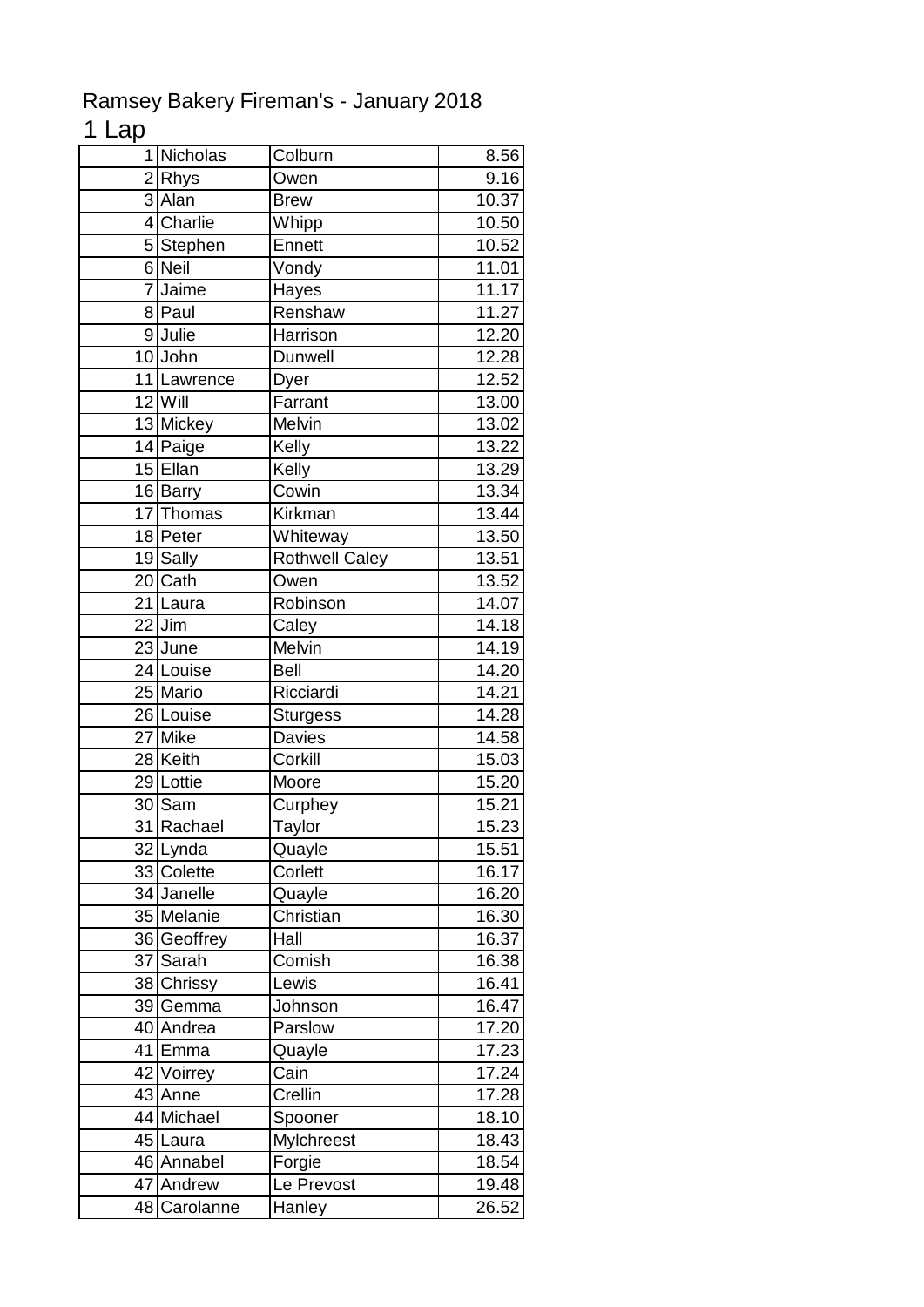## 3 Lap Results

| 1 <sup>1</sup>         | <b>Jack</b>           | Okell            | 26.52              |
|------------------------|-----------------------|------------------|--------------------|
| $\mathsf{2}\mathsf{l}$ | William               | Draper           | 27.40              |
|                        | 3 Andy                | <b>Nash</b>      | 28.05              |
| $\overline{4}$         | Paul                  | <b>Sykes</b>     | 29.58              |
|                        | 5Luke                 | Phair            | 30.13              |
|                        | 6Dave                 | <b>Bignell</b>   | 31.48              |
| $7\vert$               | <b>Steve</b>          | Jones            | 32.53              |
|                        | 8 Adam                | Huxham           | 33.01              |
|                        | 9James                | <b>Strickett</b> | 33.49              |
|                        | 10 Paul               | Cubbon           | 33.54              |
|                        | 11 Peter              | Callin           | 34.07              |
|                        | 12 Daniel             | Phair            | 34.22              |
|                        | $\overline{13}$ Sam   | Quilleash        | 34.39              |
|                        | 14 Stephen            | <b>Brown</b>     | 34.43              |
|                        | $15$ lan              | <b>Drake</b>     | 34.44              |
|                        | 16 Gordon             | Crowe            | 35.08              |
|                        | 17 Tufty              | Nash             | 35.18              |
|                        | 18 Richard            | Curphy           | 35.19              |
|                        | 19 Helen              | <b>Taylor</b>    | 35.26              |
|                        | 20 Matthew            | Bettridge        | 35.46              |
|                        | 21 Andy               | Walton           | 35.49              |
|                        | 22 Kewin              | Kerruish         | 36.19              |
|                        | 23 Paraic             | O'Dowd           | 36.40              |
|                        | 24 Richard            | Sille            | 36.42              |
|                        | 25 Alison             | King             | 36.58              |
|                        | 26 Conor              | Sullivan         | 37.05              |
|                        | 27 Ash                | Collinge         | 37.12              |
|                        | 28 Voirrey            | Cashin           | 37.22              |
|                        | $\overline{29}$ Vicki | Rawlinson        | 37.37              |
|                        | 30 Aaron              | Schade           | 37.45              |
|                        | 31 Nicola             | <b>Bowker</b>    | $\overline{37.50}$ |
|                        | 32 Dave               | Kinrade          | 38.04              |
|                        | 33 Garry              | Sherry           | 38.09              |
|                        | 34 Phil               | Littlejohns      | 38.17              |
|                        | 35 David              | Doye             | 38.18              |
|                        | 36 Jason              | Parry            | 38.21              |
|                        | 37 Becky              | Watterson        | 38.32              |
|                        | 38 Graham             | <b>Burden</b>    | 39.03              |
|                        | 39 David              | Hodgson          | 39.08              |
|                        | 40 Joanne             | Schade           | 39.09              |
|                        | 41 Chris              | Pedley           | 39.22              |
|                        | 42 Les                | <b>Brown</b>     | 39.59              |
|                        | 43 Paul               | Farquar          | 40.31              |
|                        | 44 Steve              | Willmott         | 40.39              |
|                        | 45 Steve              | Callaghan        | 40.45              |
|                        | 46 Samantha           | Callaghan        | 40.45              |
|                        | 47 Convery            | <b>Berti</b>     | 40.50              |
|                        | 48 Kathy              | Lane             | 40.55              |